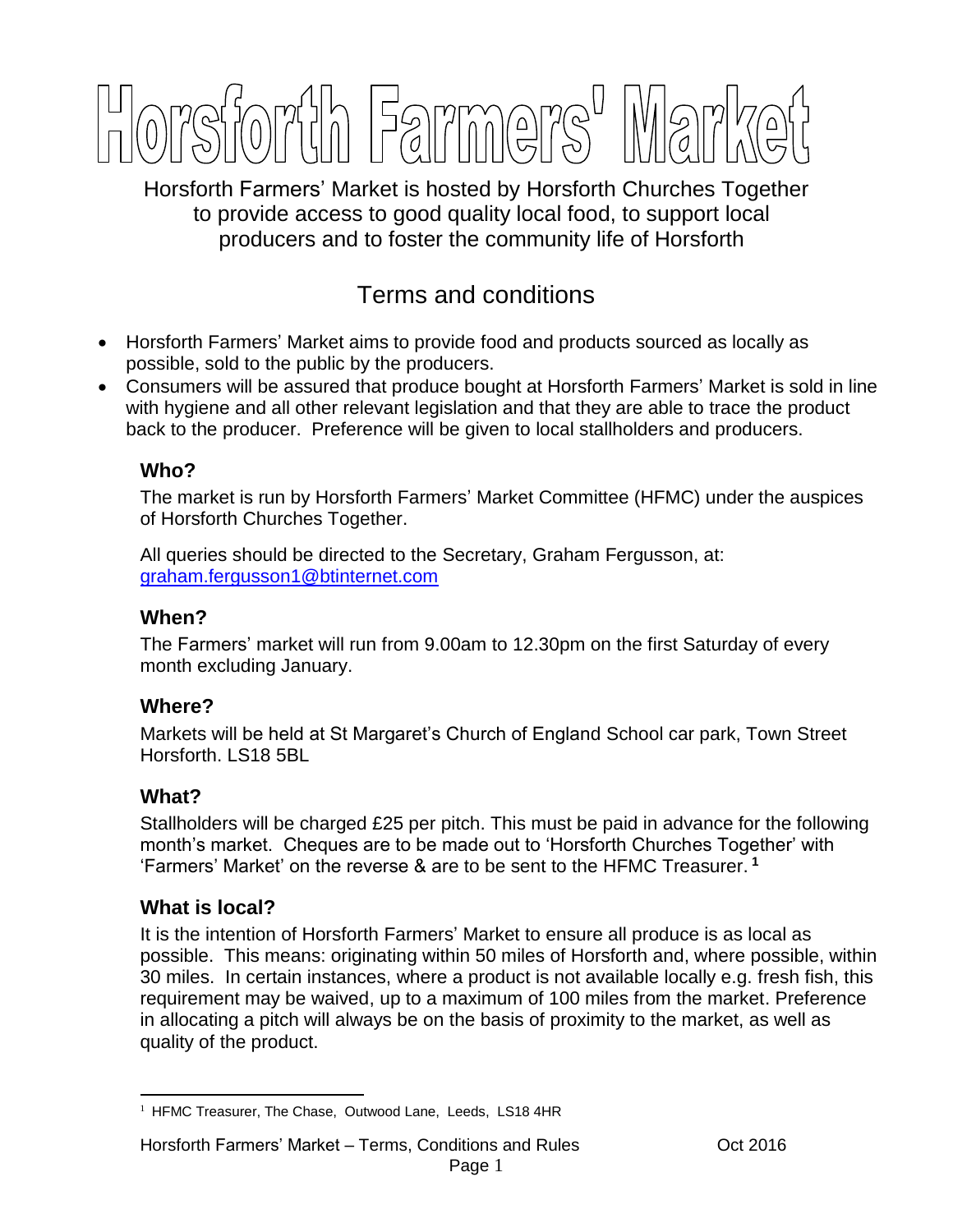#### **What is 'own produce'?**

Only products grown, raised or caught as locally as possible will be sold by the producers themselves. Produced and manufactured products must also be made as locally as possible and primarily from local ingredients/materials. Products sold will be the stallholder's own produce, that is

- the principal producer or their representative must attend and sell their own produce, that is the produce must be grown, reared, caught, pickled, baked, smoked or processed by the stallholder;
- Primary produce must be from sources that have spent the majority of their lifetime on the producer's own farm/site,
- Processed goods must contain as much locally sourced ingredient as possible for the product, 25% being the minimum for all products except 10% for baked goods. The main ingredient should be made from scratch. GMO's must not knowingly be used. When necessary, producers will be asked to supply proof of local ingredients in their processed goods (e.g. receipts);
- No bought-in goods are to be sold without substantially altering and this by using locally grown or reared ingredients. No middle men are allowed.

In the event of a dispute, a representative of Horsforth Farmers' Market Committee will make the final decision.

# **Guest stalls**

There may be one or two guest stalls at each market which may not conform to the rules above in regard to local produce. These stallholders will be invited at the discretion of the market organizers, (HFMC). This stall must adhere to all the other rules laid down in the contract.

#### **Booking Conditions**

Stallholders should give one month's notice if they are unable to attend a market for which they are booked. If there are any problems which may prevent attendance at short notice, they should notify the market organizers as soon as they can. $2<sup>2</sup>$ Pitch rental fees cannot be refunded.

#### **Insurance**

All stallholders will have public liability insurance and product liability insurance with £5m cover. Stallholders must provide details of their public and product liability insurance which will be retained with the Horsforth Farmers' Market Committee. They should send copies of the insurance each year when they renew<sup>3</sup>.

 $\overline{a}$ <sup>2</sup> **Ring 07980 168 473 or 0113 2584650**

<sup>&</sup>lt;sup>3</sup> Send to: HFMC Secretary, 5 Victoria Crescent, Horsforth. LS18 4PT: graham.fergusson1@btinternet.com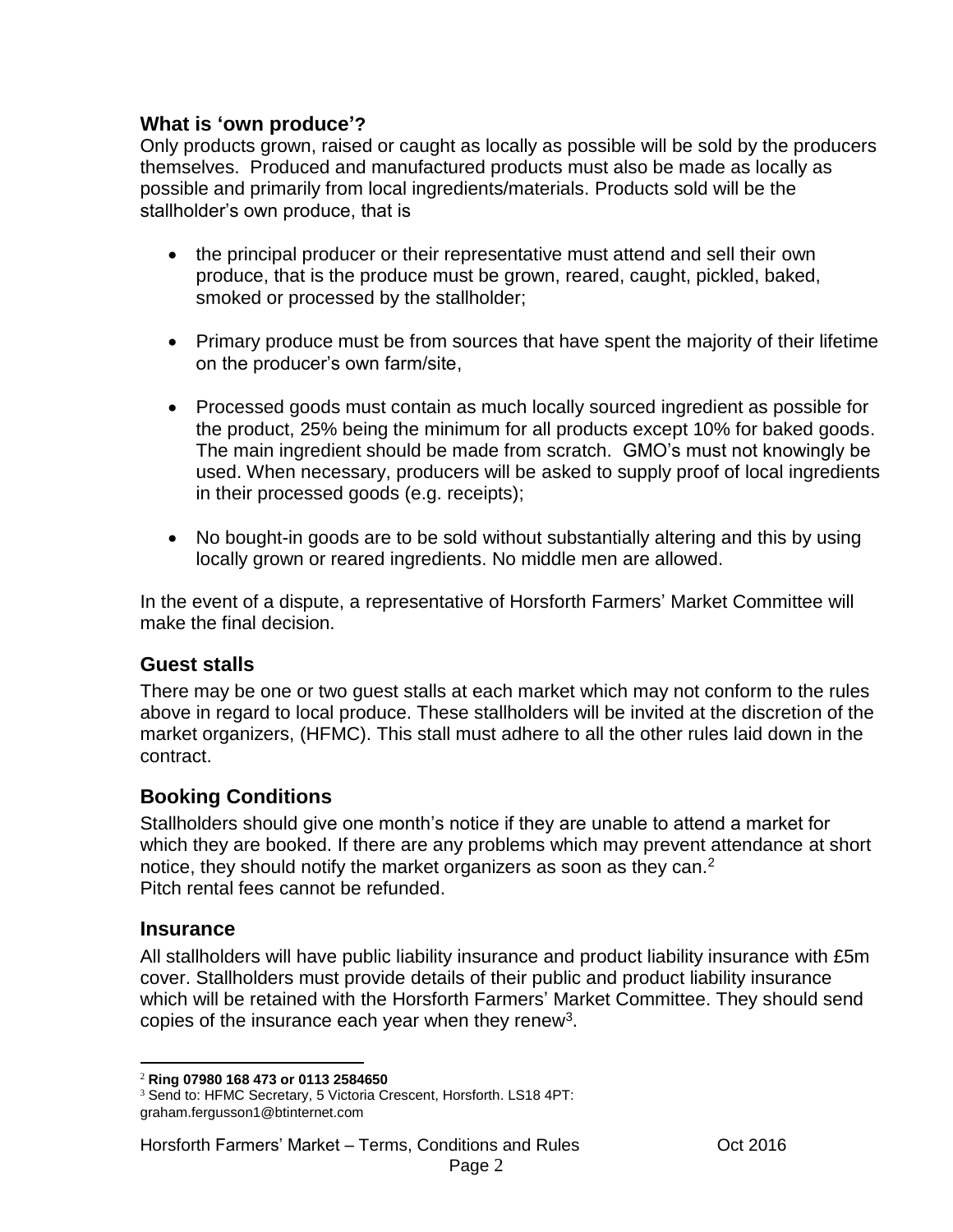# **RULES OF HORSFORTH FARMERS' MARKET**

- 1. Only good quality goods and products will be sold.
- 2. No GMO products to be knowingly sold.
- 3. Prices must be displayed and all products labelled clearly, including ingredients and the full postal address of the producer.
- 4. All meats must have gone through local, licensed abattoirs and be fit for human consumption.
- 5. Raw and cooked foods will not be allowed to come into contact with each other or be stored or sold on the same surface or container.
- 6. Stallholders cannot operate a stall on site during Farmers Market hours unless they have booked a pitch from the HFMC, and must occupy the pitch that has been allocated to them for that day. Trading must cease and stalls removed at 12.30.
- 7. Stallholders will comply with all statutory hygiene and trading legislation and will have attended any required trading or hygiene courses and be in possession of the appropriate certificates.
- 8. All producers claiming organic status should display a copy of their current certificate on their stall.
- 9. No aggressive techniques to be used to sell products.
- 10. Clean and washable protective clothing must be worn.
- 11.To protect from contamination of products, stallholders must wash their hands before returning to the stall, e.g. if visiting other stalls, going to a toilet, etc. They must maintain a clean stall and a standard of personal hygiene commensurate with handling food. They must refrain from trading if there is a medical condition, wound etc., which could lead to the contamination of produce.
- 12.Smoking is not permitted at the stall.
- 13.Stallholders must examine their procedures of hygiene, through all processing, transport, sale etc. to ensure hygiene is maintained throughout.
- 14.Stallholders must leave their pitch and surrounding area clean and tidy, disposing of their own rubbish.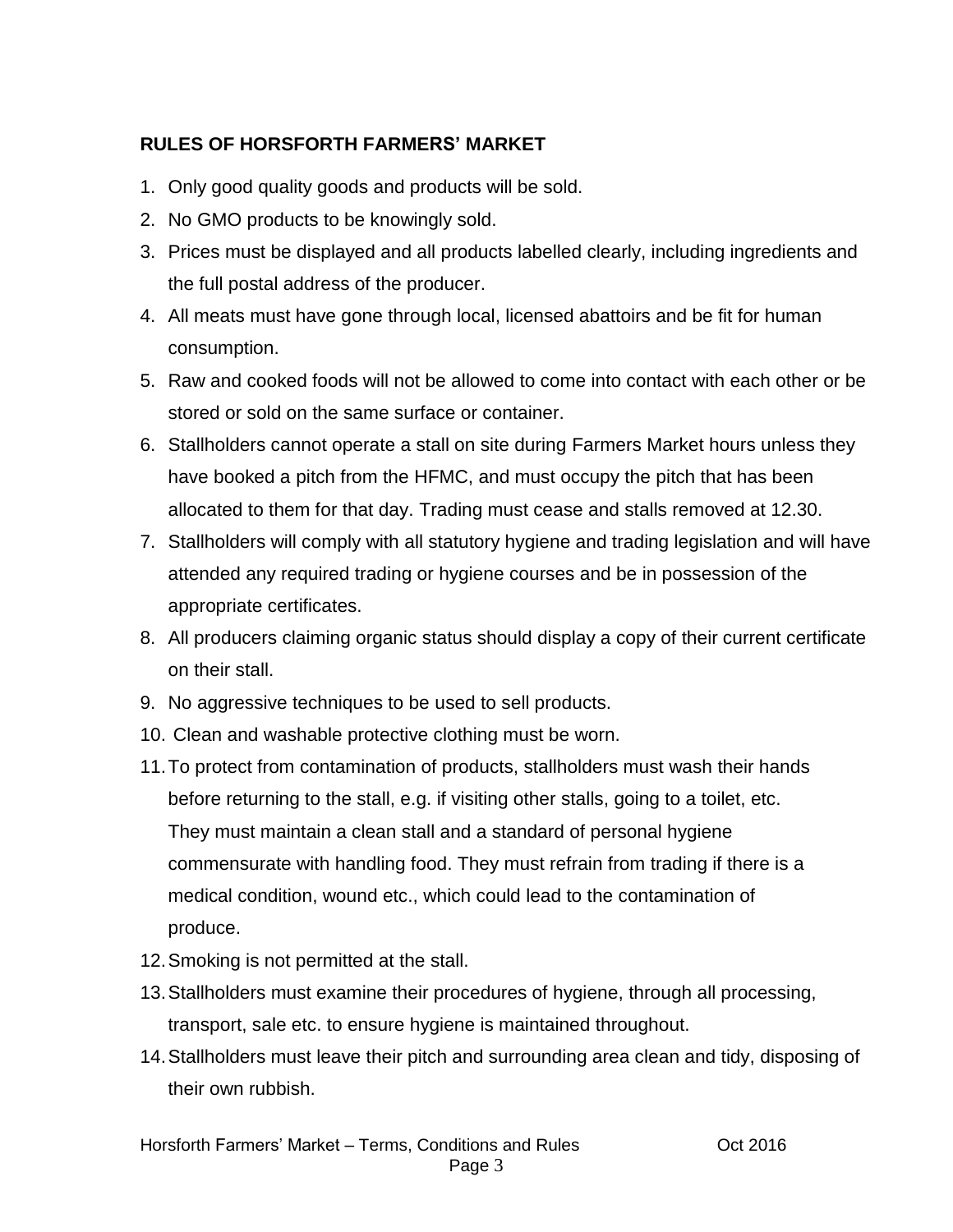- 15.All stallholders will have public liability insurance and product liability insurance (minimum £5m cover). Stallholders must provide a copy of their public and product liability insurance with their signed contract which will be retained with the Horsforth Farmers Market Committee. Each year when they renew their insurance they must provide HFMC with a copy.
- 16.No alcoholic beverages may be sold.

#### **For any queries contact your local trading standards and/or environmental health department.**

# Labeling, storage and presentation of food

The following information is for guidance only. All traders must meet statutory legislation and if there is any doubt, then traders should seek assistance from the Environmental Health (food &health) of Leeds City Council on 0113 247 7789. All traders are asked to confirm that they are registered with a local authority (Environmental Health and Trading Standards) and identify that local authority. Trading Standards will make periodic visits to the market and may be able to assist or you should contact your own local authority.

#### 1. FOOD LABELLING

Labels must be clear and conspicuous stating

- Name of the food
- Type of additives, if any, including antioxidants, sweeteners, colours, flavour enhancers, flavouring and preservatives.

# 2. FOOD SAFETY

- Stallholders must maintain their stalls and spaces in a clean and sanitary condition and must remove all packaging and other materials brought by them, **before leaving the site.**
- Foodstuffs and containers must not be placed on the ground
- Storage, preparation and packing must only be carried out in premises registered and fit for such purposes. This includes foodstuffs unsold that are fit for sale at a subsequent event.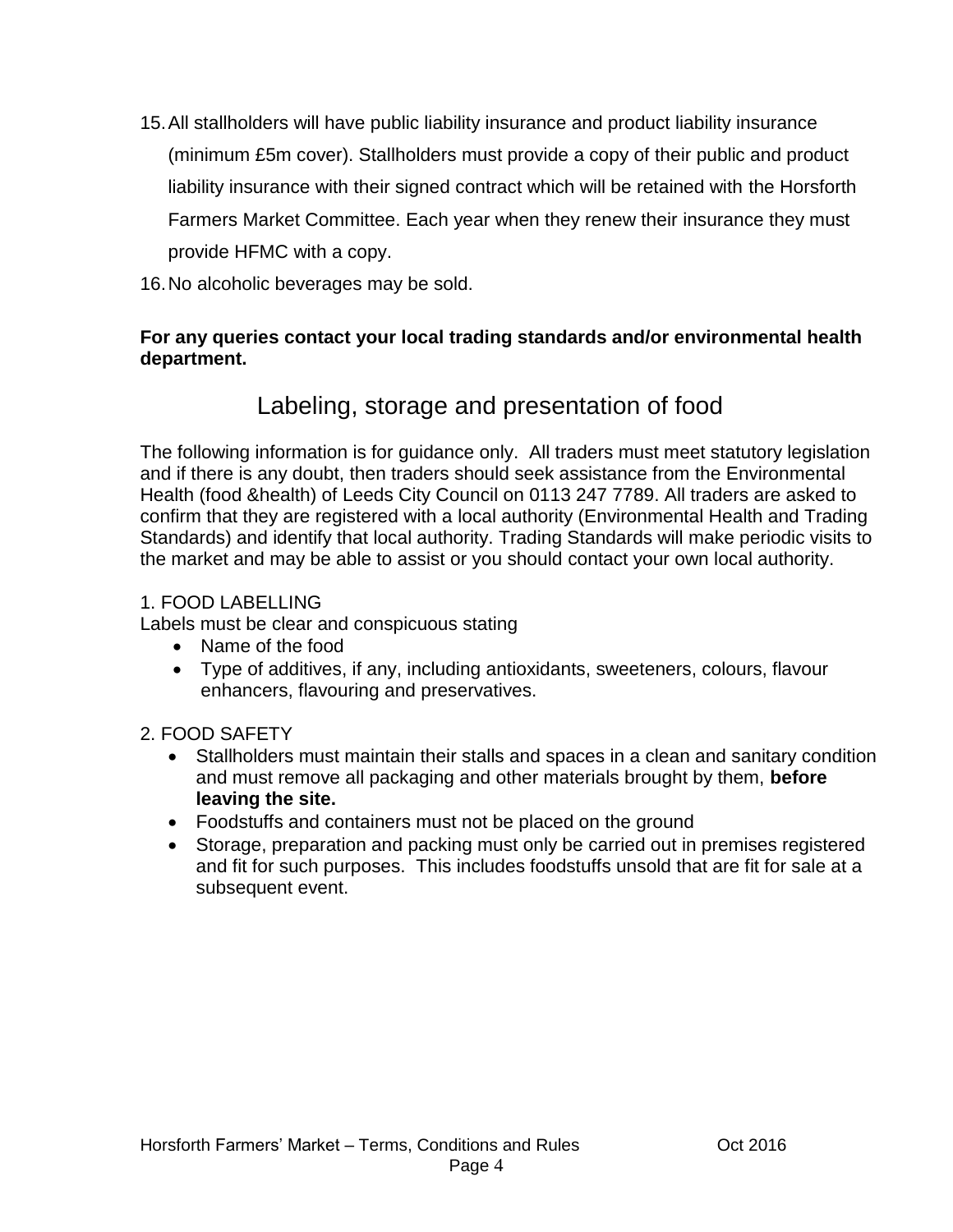#### 3. TRANSPORT

Conveyances and/or containers used for transporting foodstuffs must be suitable for that use, kept clean and maintained in good order to protect foodstuffs from contamination.

#### 4. MEAT AND MEAT PRODUCTS

- Bags of meat must not be opened for the sale of items separately and should be kept at below  $8^{\circ}$ C.
- Cooked meats must be vacuum packed and kept at or below  $8^{\circ}$ C at all times.
- Fresh poultry must be kept and/or displayed at a temperature of between  $4^{\circ}$ C and  $-2$ °C.
- Frozen meat must be kept and displayed at below -18 $\degree$ C and must remain frozen throughout the duration of the market.